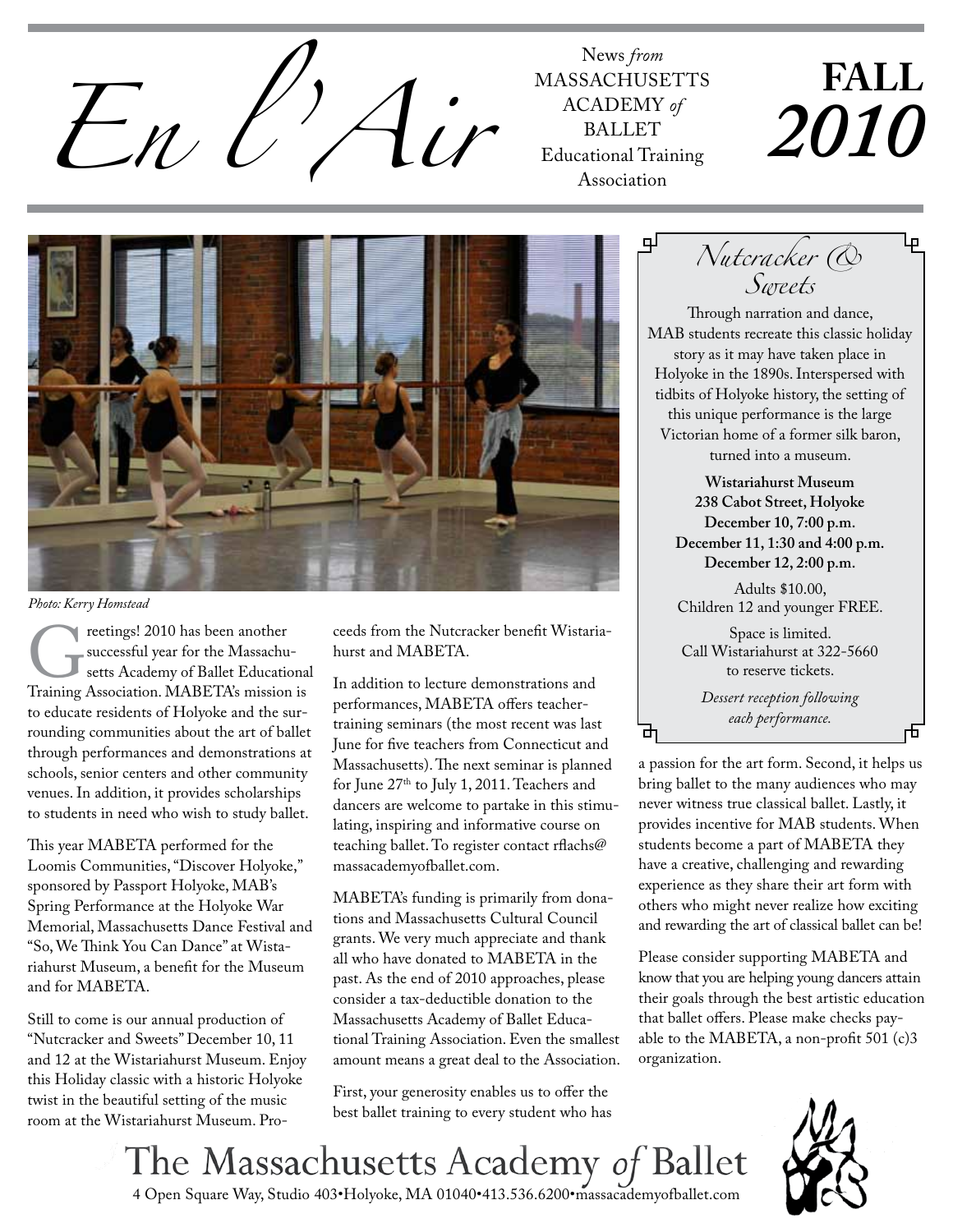## **Signing the Wall at MAB**

*A note from Rose & Charles Flachs* In keeping with the tradition of our teachers and mentors, Margarita de Sáa and John White, we have our students who have gone on to dance professionally sign our wall in the lobby of the studio. The first two dancers to sign the wall are Kara Johnson and Matisse Madden.

# **A Beautiful Place of Learning**

*by Matisse Madden*



*Photo: Andy Bardon*

s a professional dancer, I have con-<br>sistently attended ballet classes at<br>MAB to ally myself with the out-<br>standing teachers and uncompromised teachsistently attended ballet classes at MAB to ally myself with the outing philosophies. Co-artistic directors, Rose and Charles Flachs have created a beautiful place of learning where each student is acknowledged and challenged. It is an atmosphere I long for during my professional season at Connecticut Ballet (shhh, don't tell).

In my experience, company class is often given as only a "warm-up." It prepares dancers for the grueling rehearsal day. The ballet masters often shy away from challenging lesson plans so they don't exhaust the dancers. In order for me to stay competitive in a competitive profession, I am left with the added responsibility of seeking out good training during my free time to continually sharpen my skills. It is a luxury to find supplemental training at MAB. As John White said in his latest book, *Advanced Principles in Teaching Classical Ballet*:

## **A Love of Dance**

*by Kara Johnson*



I started training with Rose and Charles<br>in 2003, when I entered Mount Holyok<br>College. I immediately fell in love with<br>the Vaganova technique, and really appreciin 2003, when I entered Mount Holyoke College. I immediately fell in love with the Vaganova technique, and really appreciated its logical and anatomically-sound approach. When they opened MAB a few years later, I supplemented my dance classes during the week at MHC with weekend technique classes at MAB. I was, officially, hooked.

Since graduating from MHC I have yet to find a class that engages me on the same level—physically, mentally, and artistically—as Rose and Charles' classes. Thankfully, what they taught me doesn't merely apply to their practiced technique. My experiences at MAB taught me an essential work ethic—and, above all, a pure love for dance—which has enriched not only my training post-MHC, but also my careers in teaching and performing.

What is rare in the dance training world, which one can find at MAB, is the combination of professionalism in the training and a supportive sense of community. I soon

"Students rarely know what is best for them. This includes professional dancers who often mistakenly begin to work slower and slower as they age. Every dancer needs a second pair of eyes to 'see' what is needed" (172).

I wish to express special appreciation to Rose and Charles Flachs, who introduced me to the Vagonova method of training. This system creates outstanding results that have given me an advantage in the professional world.

discovered fellow students became my colleagues and very close friends, such as the lovely Matisse Madden. It doesn't hurt the familial aspect of things that my mother, the fabulous Catherine Johnson, is on faculty at MAB! When I come home to western MA visit my family I make sure to take class at MAB, because I still (and always will) feel at home there.

I often struggled with whether I wanted to pursue a career in ballet or modern dance. Ultimately, I believe that working with Rose and Charles prepared me well for a professional career, in whatever style I chose. What gave me the extra push to "go for it" was Rose and Charles' support for me as a dancer and person. In 2007, after graduation and a summer of shopping for companies, I happily decided to pursue a career in modern dance at Prometheus Dance Company in Cambridge, MA. For someone who loved ballet so much, I couldn't stay away for too long; soon after working with Prometheus I took a teaching job with the Children and Adult divisions of the Boston Ballet School.

I performed with Prometheus for three fantastic years, and look forward to future opportunities with them and other modern companies. Now, I have transitioned into a career in academia, to pursue a PhD in English at Northwestern University. While this is a new and exciting phase in my life, I have made a point to build ballet classes into my weekly schedule, and I look forward to becoming involved with performing in the near future. This experience taught me what Rose and Charles always communicated to me in all my years of knowing them—that the love of dance stays with you, no matter where you go and what you do. Thanks for everything, MAB!

*Kara Johnson is in her first year of Ph.D. studies at Northwestern University.*

I do regret that I did not have access to a great ballet school like MAB when I was younger. I grew up on the Island of Kauai, where such systematic training was not available. I hope the community takes advantage of this wonderful school in the heart of Holyoke. I trust the students will attend classes regularly and soak in the incredible coaching and training the school has to offer. I certainly plan to.

*Matisse Madden, MFA, has danced professionally with the Connecticut Ballet since 2006.*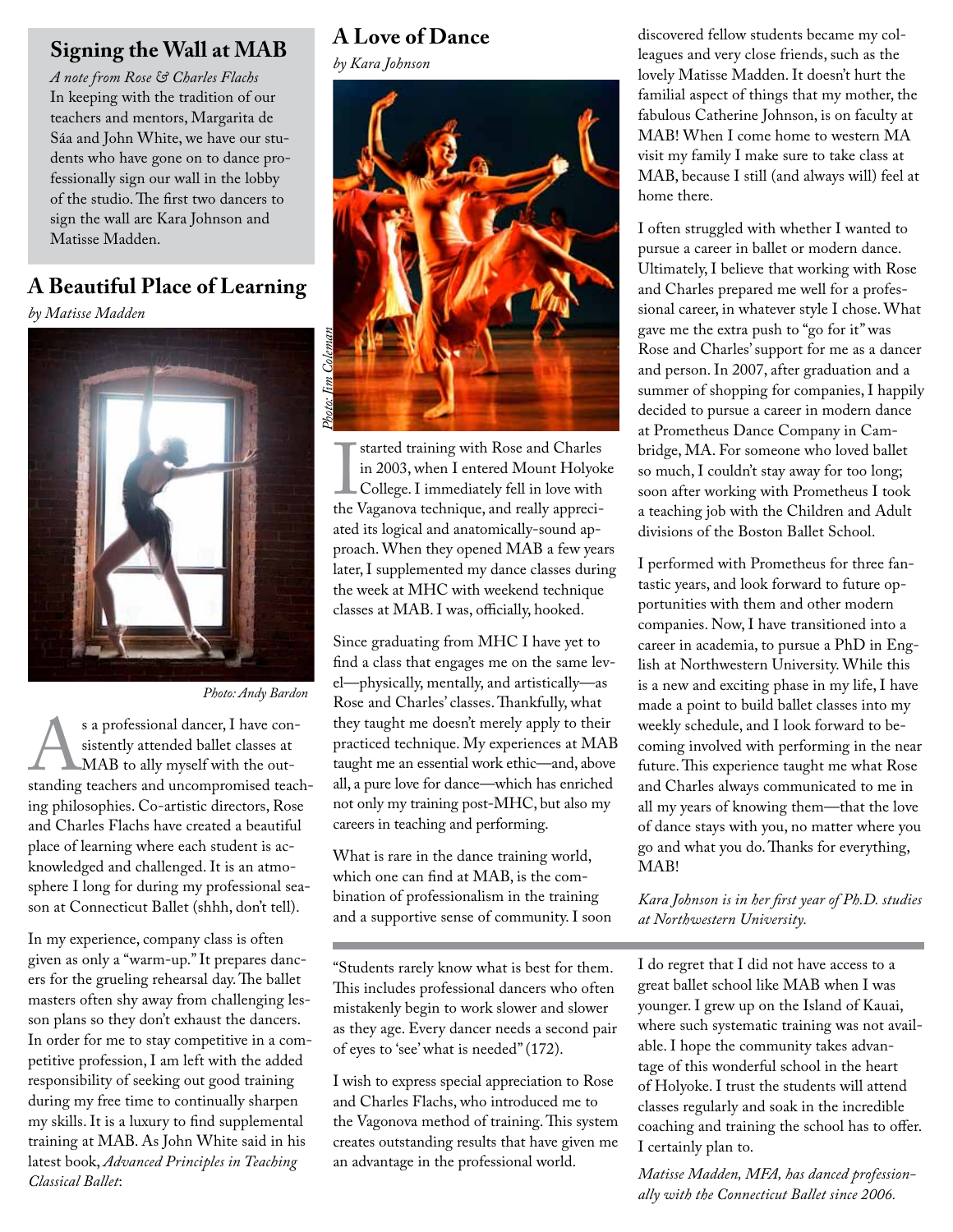#### **MABETA Alumni News**

**Rachel Alyward** is a sophmore at University of Massachusetts Commonwealth College.

**Kelsey Chamberlain** is a sophmore at Mercyhurst College Dance Department.

**Connie Flachs** is a member of the Pennsylvania Academy of Ballet Society and is performing Snow Pas de Deux, Dew Drop and Lead Marzipan in PABS Nutcracker, and plans on competing at the Youth America Grand Prix.

**Dan Grzelak** is on scholarship at the Pennsylvania Academy of Ballet, performing in their Nutcracker and going to Villanova part time.

**Kara Johnson** is in a doctoral program at Northwestern University.

**Matisse Madden** is the proud mother of Rockwell and is performing in Connecticut Ballet's Nutcraker! She is also a guest lecturer at Yale University and is teaching at Mount Holyoke College in the spring.

#### **Thank you to all our generous silent auction donors**

The Big E The Claw Foot Tub **Claypoetics** Costco Wholesale Jill Ducharme Grynn & Barrett Holyoke Children's Museum Jacob's Pillow Amalyah Leader Molly Lieberman Liu Family MGL Studio Matisse Madden The Majestic Theater Massachusetts International Festival of the Arts New Century Theater Claudette Peterson Playhouse on the Park Private Label Designs River Valley Market Shea Family Six Flags Friends, New England The Spirit Shoppe The Tavern Restaurant Vega Yoga Studio Theresa Whalen Wistariahurst Museum Zoar Outdoor

#### **What's New at MAB: Jazz and Tap Classes with Deborah Vega**



### **Thank you MABETA donors!**

Elizabeth & Frank Odell Family Fund of the Community Foundation of Collier County Deborah K. Haas and Matthew R. Haas Marsha and Bruce Lieberman Ralph and Susan Chamberlain Amanda Scheyer Estey Ticknor Denette and Ciara Shea Anna Felicitas Thurmayr and Philip F. Gaziano Ruth Rootberg Saito Family Soares Family

Thanks also to the Grzelak family for our new refrigerator!

### **MABETA Board**

Jennifer Cannon Charles Flachs Rose Marie Flachs Debbie Gauthier Deborah Haas Judy Hubeny Cathy Johnson Anne Lytle Brittany Noble Navae Rodriguez Loran Saito Rosanna Wilkins MJ Wraga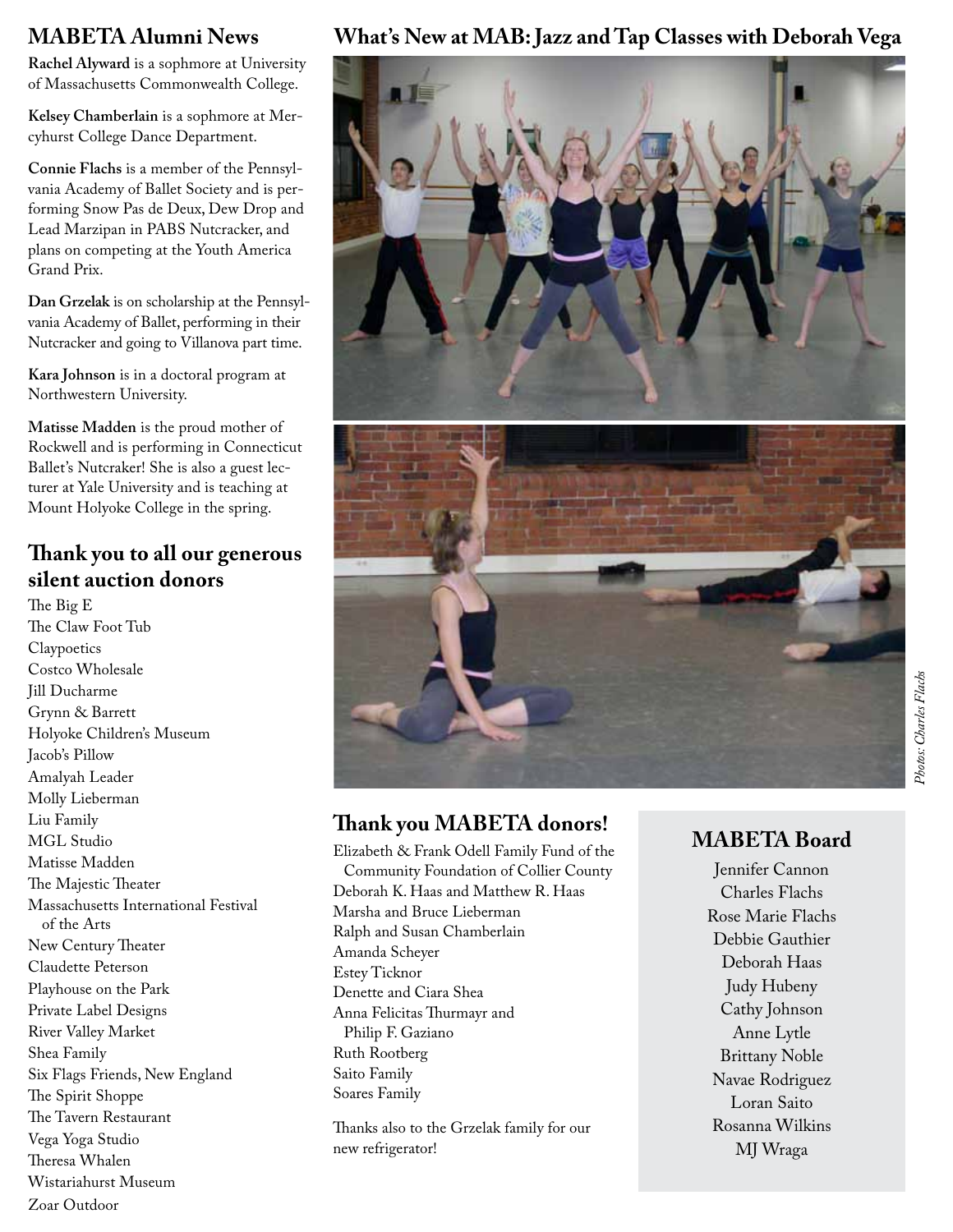# **MAB Celebrates Five Years!** *Spring Performance, May 2010, Holyoke War Memorial Auditorium*



*Top row: Level 5 dancers Abby Lieberman, Connie Flachs, Dan Grzelak, and Anna Lise Wilkins 2nd row: Boys in "When I Was a Lad," Angela Gauthier and Anna Lise Wilkins in "Esmeralda" Third row: Level 4 dancers in "The Typewriter.," Level 5 class variations Bottom row: Levels 1-5 class variations*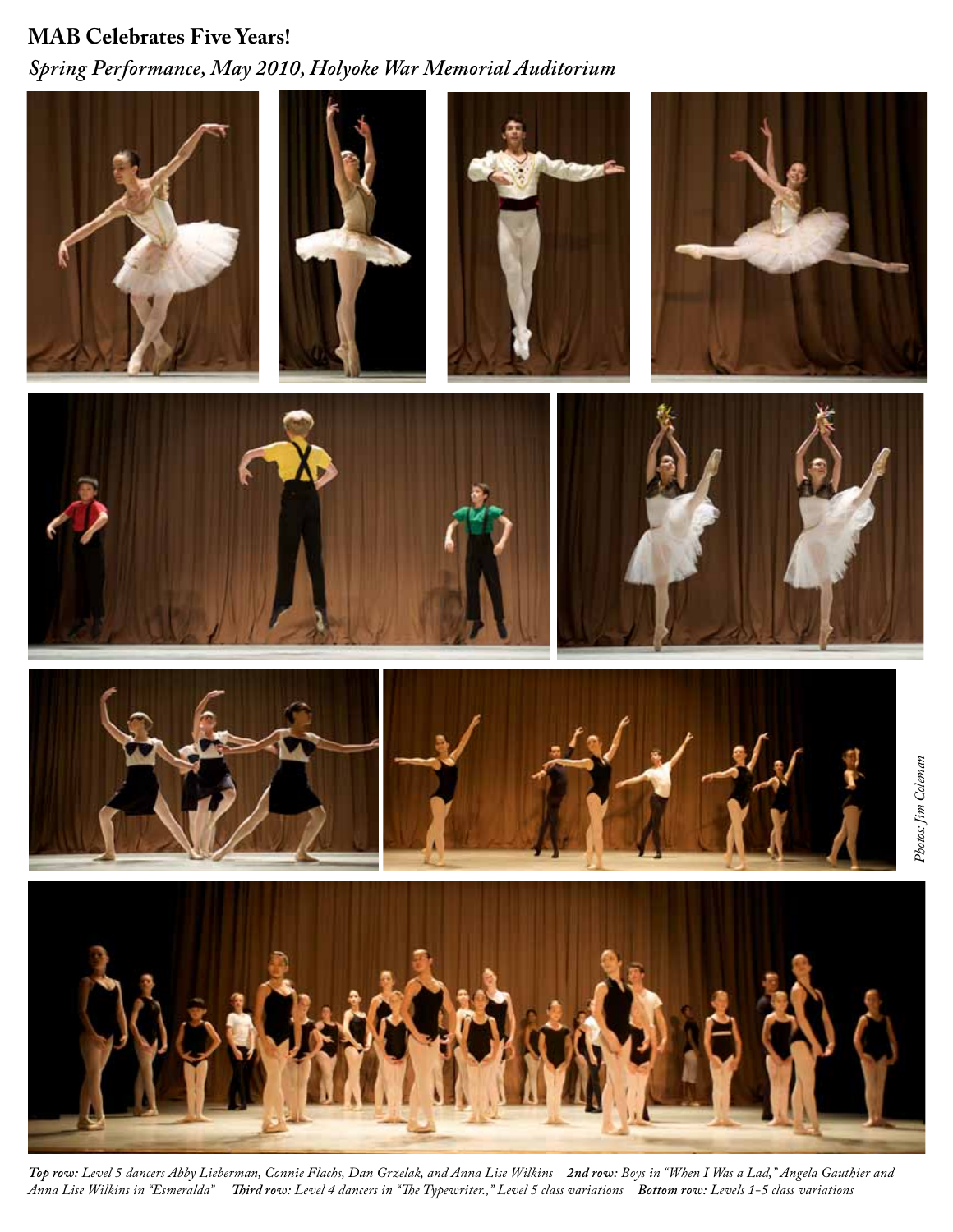**Youth America Grand Prix**<br>Touth America Grand Prix (YAGP) is the world's largest Fouth America Grand Prix (YAGP) is the world's largest<br>
student ballet scholarship competition. This year, one of the<br>
20. MAB has two students who are participating. Anna Lise Wilkins student ballet scholarship competition. This year, one of the semi-finals is held in Torrington, Connecticut, February 18- (Level 5, below right) is going as a competitor and Anna Lally (Level 4, below left) as a non-competitor. Both dancers have been working very hard and are looking forward to a wonderful experience being surrounded by other dancers who are dedicated to ballet and love it as much as they do!



#### **MABETA's Schedule of Events**

**December 11-13, 2010** 

Nutcracker and Sweets, Wistariahurst Museum

#### **February 18-20, 2011**

Two students participating in the Youth America Grand Prix competition in Torrington, CT

#### **May 21-22, 2011**

Massachusetts Dance Festival at the University of Massachusetts (tentative)

#### **June 11, 2011**

Spring Performance, Location TBA



*Navaeh Lopez in her bluebird costume, poses for the camera following the spring dance performance. Photo: NAME*

#### **Faculty Profiles**

**Rose and Charles Flachs**, the directors of the Academy, have danced professionally with the Nashville Ballet, Ballet West, and the Cincinnati Ballet. They are associate professors of dance at Mount Holyoke College and guest teachers with the Pennsylvania Academy of Ballet. They have studied the Vaganova method of training with John White, author of *Teaching Classical Ballet* and Margarita de Saà, and at the National Ballet School in Havana, Cuba.

They have been guest artists and teachers at Jacob's Pillow, Pennsylvania Academy of Ballet, Columbia College, University of Georgia, University of Wisconsin, and the University of Cincinnati, College Conservatory of Music. They have also taught for the Southeast Regional Ballet Festival, the American College Dance Festival, and have choreographed and staged over 50 ballets for university dance departments and regional ballet companies.

Charles has produced and released three musical CDs for the classical ballet lesson, and Rose has written articles for *Dance Teacher* and *Dance Spirit* magazines. The Flachs are founding members of the Council of Organized Researchers of the Pedagogical Studies of Ballet, CORPS de Ballet International, Inc. They are the recipients of two Outstanding Service Awards from the CORPS de Ballet, a Choreographic Fellowship from the Ohio Arts Council, and an Individual Artist Award from the state of Tennessee. They are the proud parents of Connie and Nathaniel Flachs.

**Cathy Johnson**, a 2006 Mount Holyoke College Frances Perkins Scholar, graduated Phi Beta Kappa/magna cum laude as a biology major and dance minor. She received her early dance training with Ana Roje in Boston and Yugoslavia, later studied with Melissa Hayden at Skidmore College, and most recently studied the Vaganova method with Rose and Charles Flachs at Mount Holyoke College. Cathy has taught ballet in Western Massachusetts since 1994, joining the Academy faculty in 2006. She has a special interest in promoting dance education in the public schools.

**Deborah Vega** has danced on Broadway in such shows as A Christmas Carol The Musical, Anything Goes, and Funny Girl, and danced for 4 seasons as a "Radio City Rockette" in the Radio City Christmas Spectacular. She has traveled the United States and Europe in national and European Tours such as Fame!, Crazy For You, and Steel Pier. Debra is a proud member of Actor's Equity Association (AEA) and American Guild of Variety Artists (AGVA). She choreographs professional AEA Musical Theatre productions around the United States and locally. Currently, Debra is working with the Theatre Department of Williston Northampton School, choreographing the musical PIPPIN, which debuts mid-April of 2010. She is currently Interim Director of Dance at Williston Northampton School. Debra has practiced yoga for more than ten years and has taught yoga since 2007. She and her husband, Aaron, operate Vega Yoga & Movement Arts www.vegayoga.com, and with a special outreach grant from the Community Foundation of Western Massachusetts, offer free classes to a variety of Holyoke organizations working with underprivileged teens. She is the assistant to the campaign to help renovate and expand the Holyoke Public Library, is a founding member of the grassroots organization C.R.U.S.H. (Citizens for the Revitalization and Urban Success of Holyoke), and recently helped her husband manage a successful campaign for Holyoke City Councilor at Large.